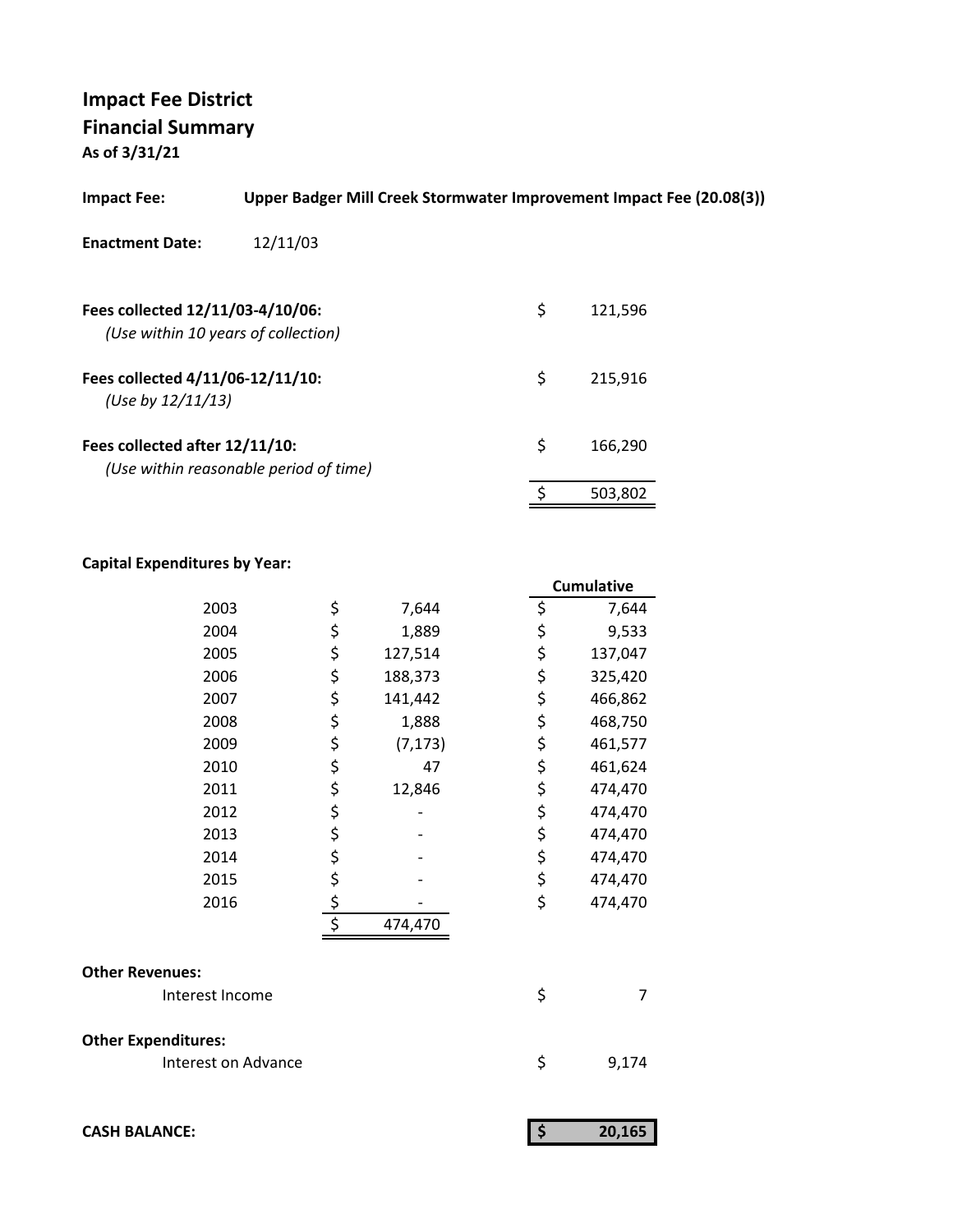**As of 3/31/21**

| <b>Impact Fee:</b>                                                     | Door Creek North Phase 2 Improvements Impact Fee (20.08(4)) |    |         |  |
|------------------------------------------------------------------------|-------------------------------------------------------------|----|---------|--|
| <b>Enactment Date:</b>                                                 | 3/17/04                                                     |    |         |  |
| Fees collected 3/17/04-4/10/06:<br>(Use within 10 years of collection) |                                                             | S. | 235,710 |  |
| Fees collected 4/11/06-3/17/11:<br>(Use by $3/17/14$ )                 |                                                             | \$ | 99.202  |  |
| Fees collected after 3/17/11:                                          | (Use within reasonable period of time)                      | Ś  | 843.501 |  |

### **Capital Expenditures by Year:**

|      |    |           | <b>Cumulative</b> |
|------|----|-----------|-------------------|
| 2004 | S. | 1,186,316 | \$1,186,316       |
| 2005 | \$ | 4,414     | \$1,190,730       |
| 2006 | \$ | 1,832     | \$1,192,561       |
| 2007 | \$ | 61,157    | \$1,253,719       |
| 2008 | \$ |           | \$1,253,719       |
| 2009 | \$ |           | \$1,253,719       |
| 2010 | \$ |           | \$1,253,719       |
| 2011 | \$ |           | \$1,253,719       |
| 2012 | \$ |           | \$1,253,719       |
| 2013 | \$ |           | \$1,253,719       |
| 2014 | \$ |           | \$1,253,719       |
| 2015 | \$ |           | \$1,253,719       |
| 2016 | \$ |           | \$1,253,719       |
|      |    | 1,253,719 |                   |

### **Other Expenditures:**

| Interest on Advance |  | 63,925 |
|---------------------|--|--------|
|---------------------|--|--------|

**CASH BALANCE: (139,231) \$** 

 $$ 1,178,412$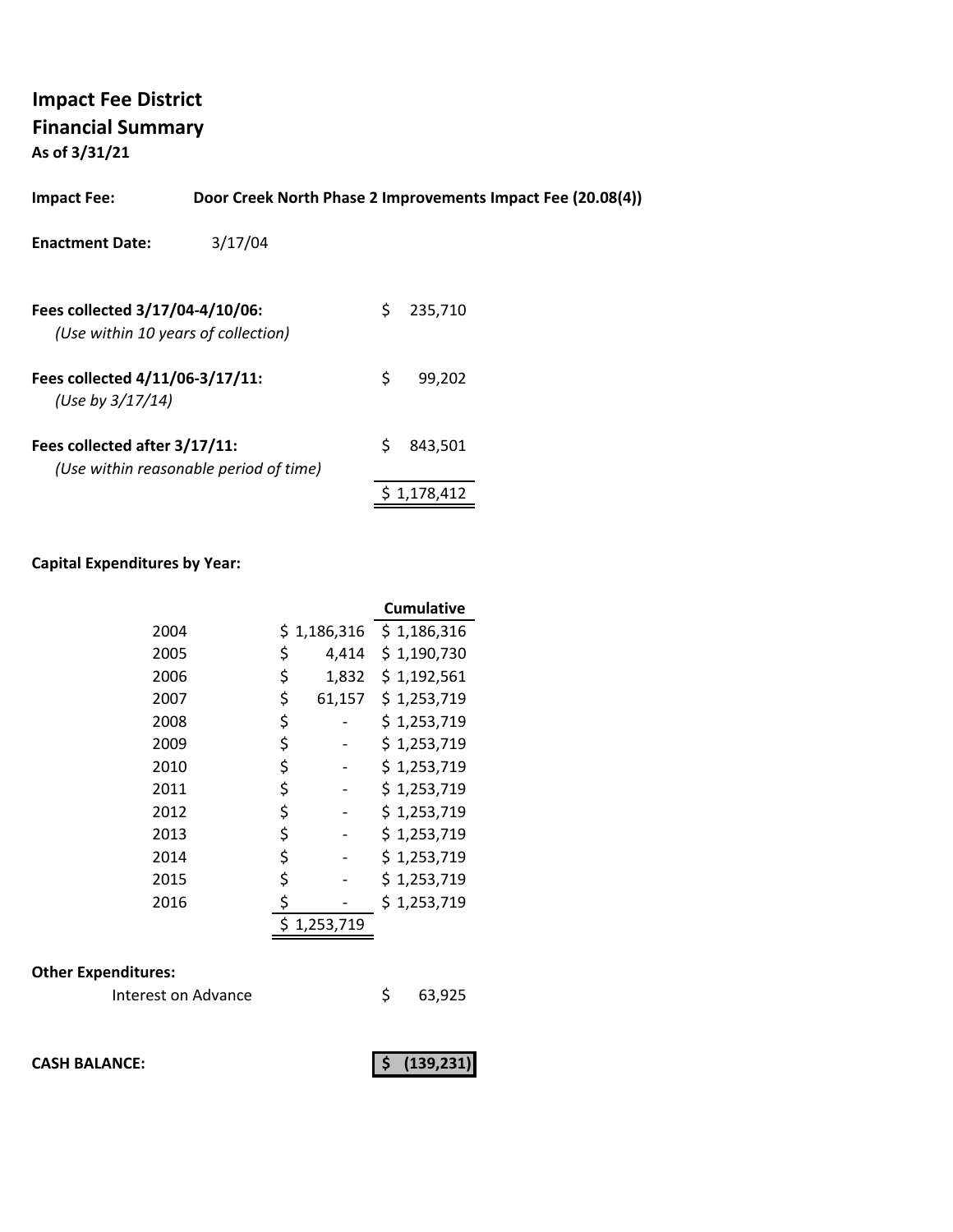### **Impact Fee District Financial Summary As of 3/31/21**

#### **Impact Fee: Valley View Road Sewer and Drainage Improvement (22.08(5))**

#### **Enactment Date:** 7/12/05

|                                                                         | <b>Sewer</b>  |            |    | <b>Stormwater</b> |
|-------------------------------------------------------------------------|---------------|------------|----|-------------------|
| Fees collected 7/12/05-4/10/06:<br>(Use within 10 years of collection)  |               |            | \$ |                   |
| Fees collected 4/11/06-7/12/12:<br>(Use by 7/12/15)                     | \$<br>6,155   |            | \$ | 7,827             |
| Fees collected after 7/12/12:<br>(Use within reasonable period of time) | \$<br>70,607  |            | Ś  | 30,993            |
|                                                                         | 76,762        |            |    | 38,820            |
| <b>Debt Proceeds:</b>                                                   | \$<br>220,000 | (PAID OFF) |    |                   |

|                                 | <b>SEWER</b>  |    | <b>STORMWATER</b> |               |    |                   |
|---------------------------------|---------------|----|-------------------|---------------|----|-------------------|
|                                 |               |    | <b>Cumulative</b> |               |    | <b>Cumulative</b> |
| 2005                            | \$<br>233,802 | \$ | 233,802           | \$<br>354,923 | \$ | 354,923           |
| 2006                            | 16,262        |    | 250,063           | 47,531        |    | 402,455           |
| 2007                            | 230           | \$ | 250,293           | 1,500         | \$ | 403,954           |
| 2008                            | (36)          | \$ | 250,257           | 1,536         | \$ | 405,490           |
| 2009                            | 6,884         | \$ | 257,142           |               | \$ | 405,490           |
| 2010                            | 20,327        | \$ | 277,469           |               |    | 405,490           |
| 2011                            | 34,457        | \$ | 311,926           |               |    | 405,490           |
| 2012                            | 7,441         | \$ | 319,367           |               |    | 405,490           |
| 2013                            | 578           | \$ | 319,945           |               | \$ | 405,490           |
| 2014                            |               |    | 319,945           |               |    | 405,490           |
| 2015                            |               | \$ | 319,945           |               | \$ | 405,490           |
| 2016                            | \$            | \$ | 319,945           |               | \$ | 405,490           |
|                                 | 319,945       |    |                   | 405,490       |    |                   |
| <b>Other Expenditures:</b>      |               |    |                   |               |    |                   |
| Interest on Advance             |               | \$ | 18,935            |               | \$ | 23,998            |
| Debt Principal & Interest (net) |               | \$ | 248,456           |               |    |                   |
| <b>CASH BALANCE:</b>            |               |    | (290, 574)        |               |    | (390, 668)        |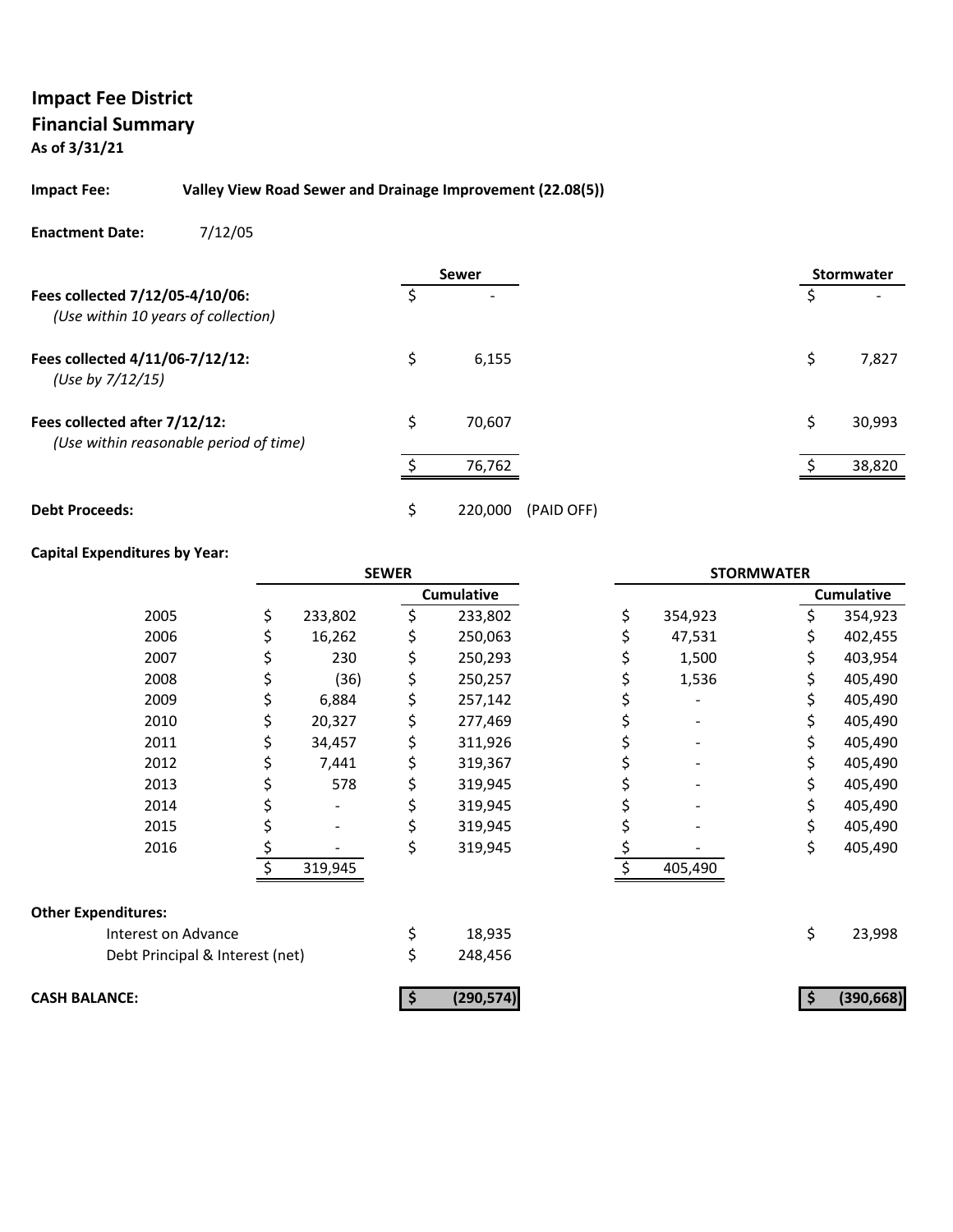**As of 3/31/21**

| Felland Road Sanitary Sewer Improvement (20.08(7))<br>Impact Fee: |                                        |    |         |  |
|-------------------------------------------------------------------|----------------------------------------|----|---------|--|
| <b>Enactment Date:</b>                                            | 12/20/07                               |    |         |  |
| Fees collected 12/20/07-4/10/06:                                  | (Use within 10 years of collection)    | \$ |         |  |
| Fees collected 4/11/06-12/20/14:<br>(Use by 12/20/17)             |                                        | \$ |         |  |
| Fees collected after 12/20/14:                                    | (Use within reasonable period of time) | \$ | 114,212 |  |
|                                                                   |                                        | \$ | 114.212 |  |

### **Capital Expenditures by Year:**

|      |               |    | Cumulative |
|------|---------------|----|------------|
| 2007 | \$<br>54,453  | \$ | 54,453     |
| 2008 | \$<br>680,651 | \$ | 735,104    |
| 2009 | \$<br>854,468 | \$ | 1,589,572  |
| 2010 | \$<br>19,749  | \$ | 1,609,321  |
| 2011 | \$<br>281     | \$ | 1,609,602  |
| 2012 | \$            | \$ | 1,609,602  |
| 2013 | \$            | \$ | 1,609,602  |
| 2014 | \$            | \$ | 1,609,602  |
| 2015 | \$            | \$ | 1,609,602  |
| 2016 |               | \$ | 1,609,602  |
|      | 1,609,602     |    |            |
|      |               |    |            |

#### **Other Expenditures:**

Interest on Advance **1998** \$91,934

**CASH BALANCE: (1,587,325) \$**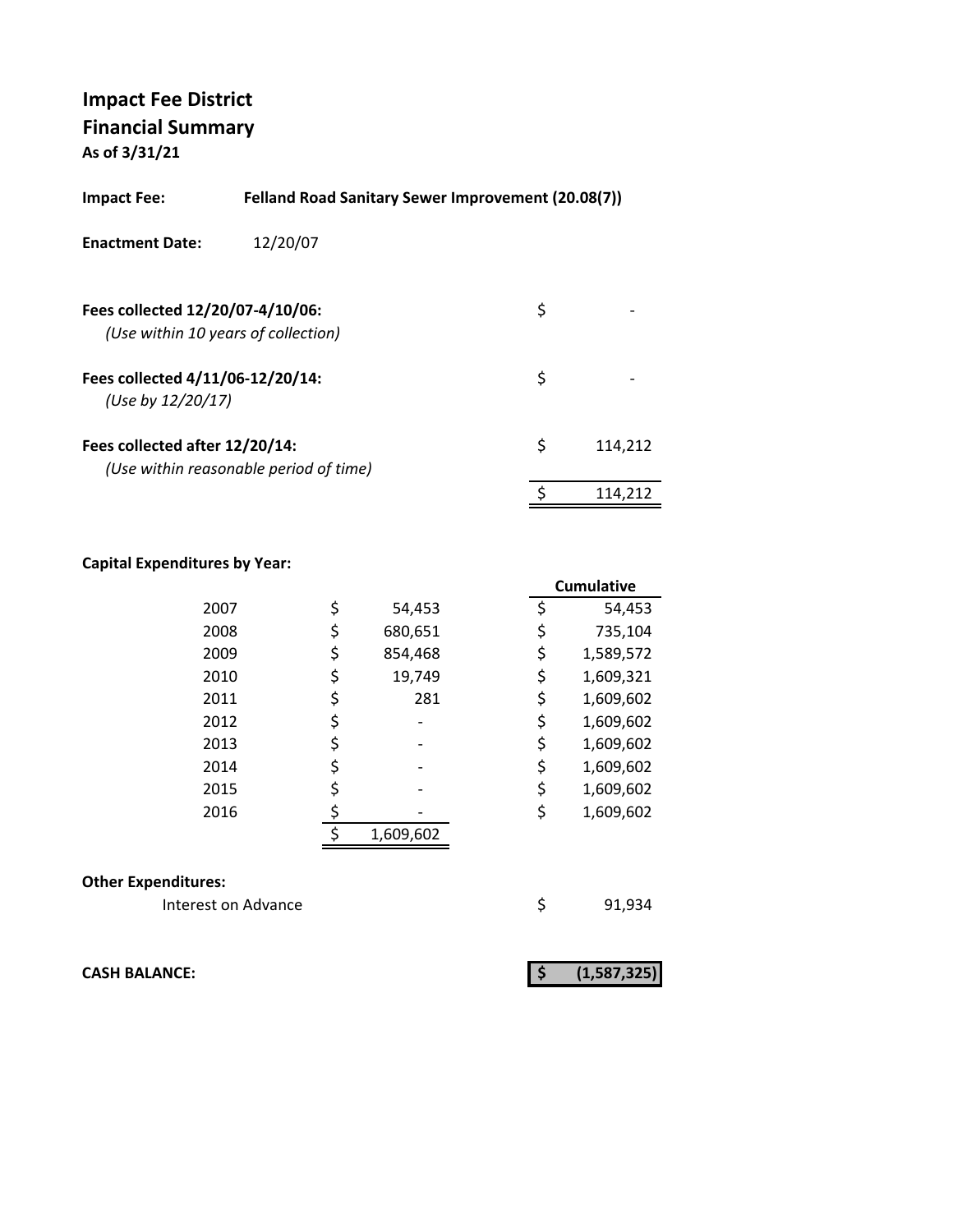**As of 3/31/21**

| <b>Impact Fee:</b>                                    | Elderberry Neighborhood Sanitary Sewer Improvement (20.08(8)) |               |
|-------------------------------------------------------|---------------------------------------------------------------|---------------|
| <b>Enactment Date:</b>                                | 11/22/08                                                      |               |
| Fees collected Before 4/10/06:                        | (Use within 10 years of collection)                           | N/A           |
| Fees collected 4/11/06-11/22/15:<br>(Use by 11/22/18) |                                                               | \$<br>104.033 |
| Fees collected after 11/22/15:                        | (Use within reasonable period of time)                        | \$<br>154,791 |
|                                                       |                                                               | 258,824       |
|                                                       |                                                               |               |

### **Capital Expenditures by Year:**

|                            |         |         | <b>Cumulative</b> |
|----------------------------|---------|---------|-------------------|
| 2008                       | \$      | 52,335  | \$<br>52,335      |
| 2009                       | \$      | 268,548 | \$<br>320,883     |
| 2010                       | \$      | 508     | \$<br>321,391     |
| 2011                       | \$      |         | \$<br>321,391     |
| 2012                       | \$      |         | \$<br>321,391     |
| 2013                       | \$      |         | \$<br>321,391     |
| 2014                       | \$      |         | \$<br>321,391     |
| 2015                       | \$      |         | \$<br>321,391     |
| 2016                       |         |         | \$<br>321,391     |
|                            | $\zeta$ | 321,391 |                   |
| <b>Other Expenditures:</b> |         |         |                   |
| Interest on Advance        |         |         | \$<br>13,820      |

**CASH BALANCE: (76,387) \$** 

|--|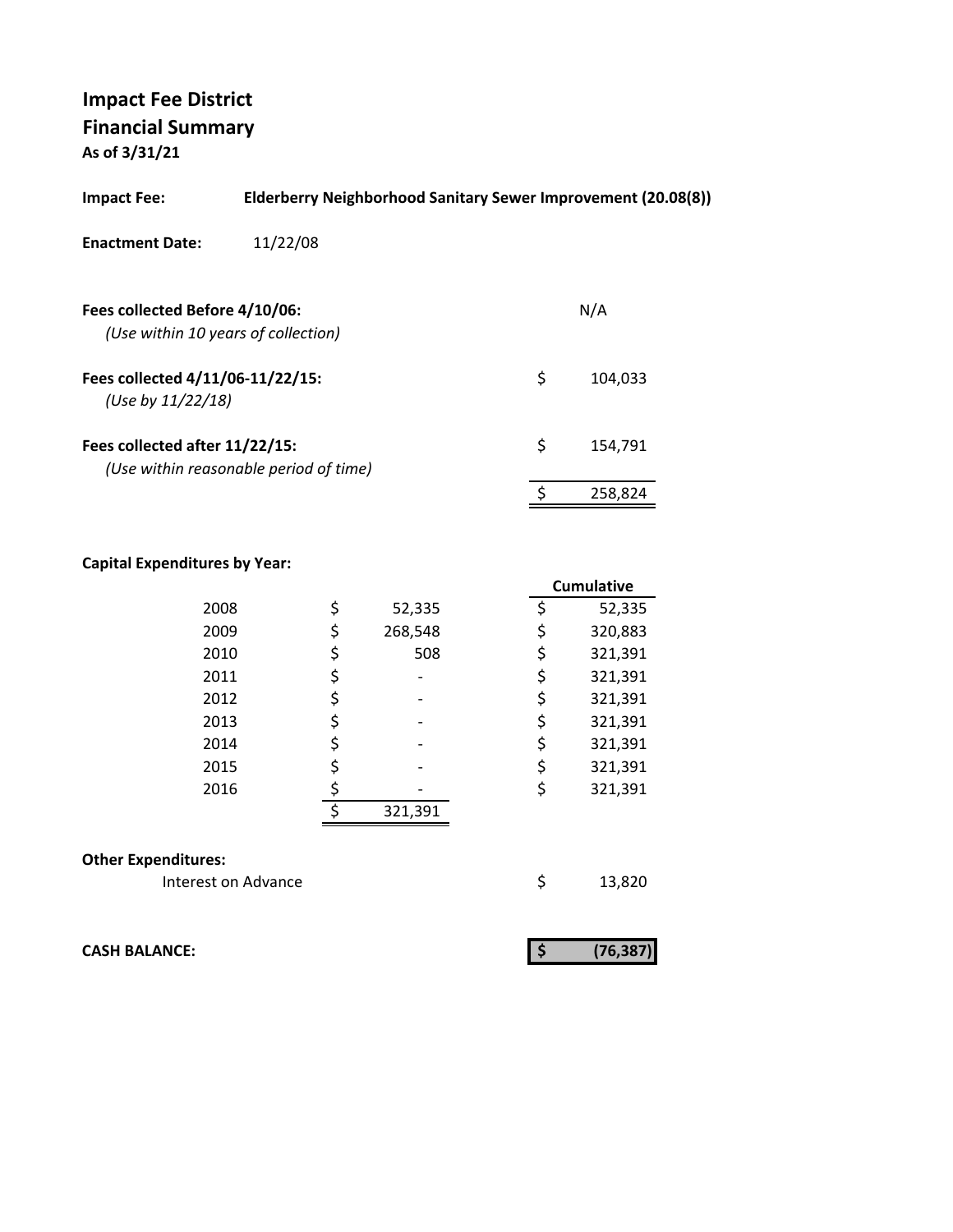**As of 3/31/21**

| <b>Impact Fee:</b>                                                      |                                 | <b>Northeast Neighborhood Sanitary Sewer Improvement (20.08(9))</b> |                           |                    |            |
|-------------------------------------------------------------------------|---------------------------------|---------------------------------------------------------------------|---------------------------|--------------------|------------|
| <b>Enactment Date:</b>                                                  | 3/14/09                         |                                                                     |                           |                    |            |
| Fees collected Before 4/10/06:<br>(Use within 10 years of collection)   |                                 |                                                                     |                           | N/A                |            |
| Fees collected 4/11/06-3/14/16:<br>(Use by 3/14/19)                     |                                 |                                                                     | \$                        |                    |            |
| Fees collected after 3/14/16:<br>(Use within reasonable period of time) |                                 |                                                                     | \$                        | 61,588             |            |
|                                                                         |                                 |                                                                     | \$                        | 61,588             |            |
| <b>Debt Proceeds:</b>                                                   |                                 |                                                                     | \$                        | 290,000            | (PAID OFF) |
| <b>Capital Expenditures by Year:</b>                                    |                                 |                                                                     |                           |                    |            |
| 2009                                                                    |                                 |                                                                     |                           | Cumulative         |            |
| 2010                                                                    | \$                              | 359,509<br>260,073                                                  | \$                        | 359,509<br>619,582 |            |
| 2011                                                                    | ぐぐぐぐら                           | (1)                                                                 | ちゃちょ                      | 619,581            |            |
| 2012                                                                    |                                 |                                                                     |                           | 619,581            |            |
| 2013                                                                    |                                 |                                                                     |                           | 619,581            |            |
| 2014                                                                    |                                 |                                                                     |                           | 619,581            |            |
| 2015                                                                    |                                 |                                                                     | \$                        | 619,581            |            |
| 2016                                                                    |                                 |                                                                     |                           |                    |            |
| 2017                                                                    |                                 |                                                                     |                           |                    |            |
| 2018                                                                    |                                 |                                                                     |                           |                    |            |
| 2019                                                                    | \$                              |                                                                     |                           |                    |            |
| 2020                                                                    |                                 |                                                                     | \$,                       | 619,581            |            |
|                                                                         |                                 | 619,581                                                             |                           |                    |            |
| <b>Other Expenditures:</b>                                              |                                 |                                                                     |                           |                    |            |
| Interest on Advance                                                     |                                 |                                                                     | \$                        | 17,446             |            |
|                                                                         | Debt Principal & Interest (net) |                                                                     | \$                        | 327,510            |            |
| <b>CASH BALANCE:</b>                                                    |                                 |                                                                     | $\boldsymbol{\mathsf{S}}$ | (612, 949)         |            |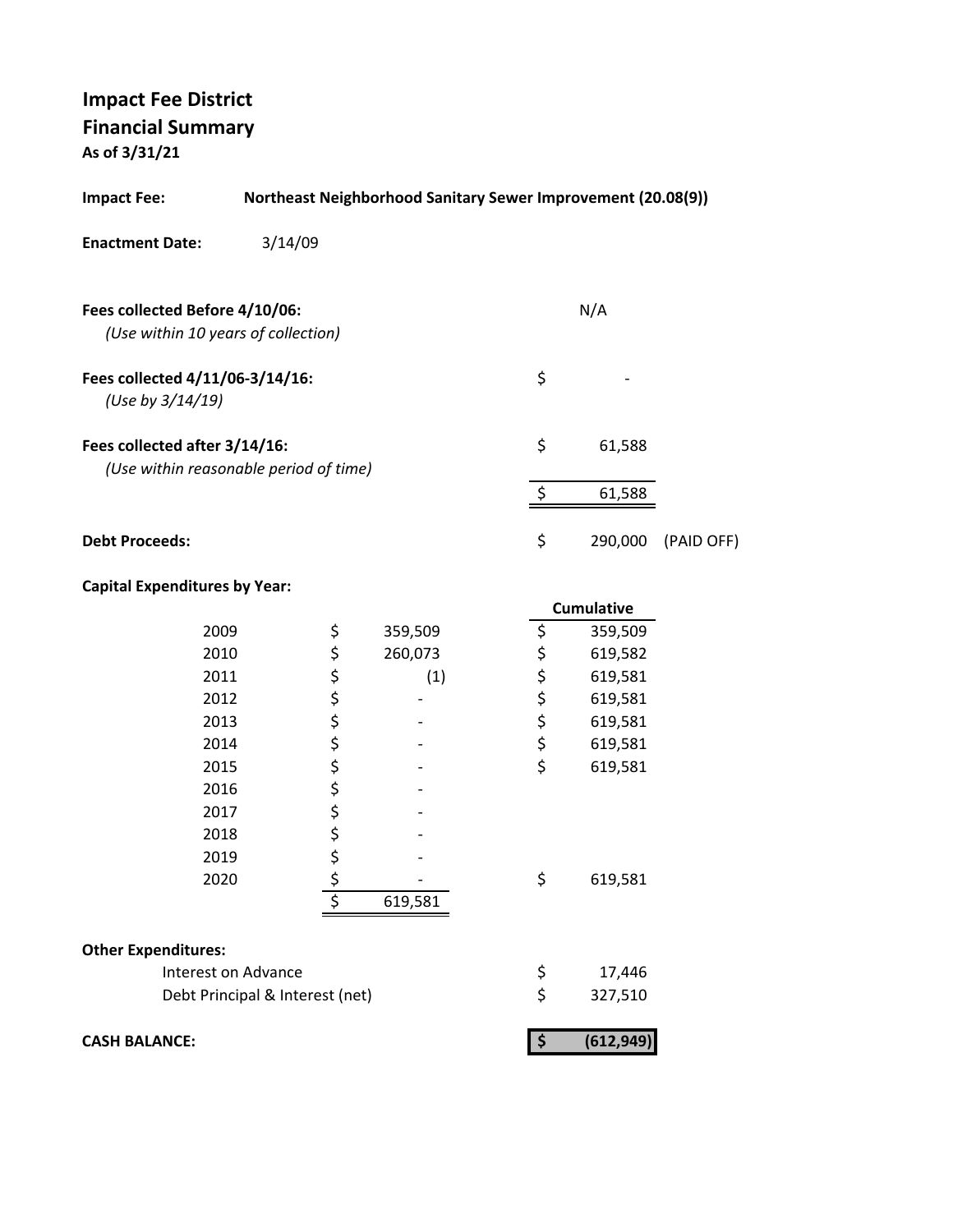**As of 3/31/21**

#### **Impact Fee: Lower Badger Mill Creek Sanitary and Stormwater Management (20.08(10))**

#### **Enactment Date:** 12/5/09

|                                                                         |    | Sewer                    | <b>Stormwater</b> |
|-------------------------------------------------------------------------|----|--------------------------|-------------------|
| Fees collected 7/12/05-4/10/06:<br>(Use within 10 years of collection)  | Š. | $\overline{\phantom{a}}$ | S                 |
| Fees collected 4/11/06-12/5/16:<br>(Use by 12/5/19)                     | \$ | 360,452                  | Ś<br>689,372      |
| Fees collected after 12/5/16:<br>(Use within reasonable period of time) | \$ | 1,193,179                | 1,479,096         |
|                                                                         |    | 1,553,631                | 2,168,468         |
| <b>Debt Proceeds:</b>                                                   | \$ | 1,952,700                |                   |

|                                 |                 | <b>SEWER</b> |                   | <b>STORMWATER</b> |    |                   |
|---------------------------------|-----------------|--------------|-------------------|-------------------|----|-------------------|
|                                 |                 |              | <b>Cumulative</b> |                   |    | <b>Cumulative</b> |
| 2009                            | \$<br>812,879   | \$           | 812,879           | \$<br>37,716      | \$ | 37,716            |
| 2010                            | \$<br>241,355   | \$           | 1,054,234         | \$                | \$ | 37,716            |
| 2011                            | \$<br>(61, 626) | \$           | 992,608           | \$<br>266         | \$ | 37,982            |
| 2012                            | \$<br>498,829   | \$           | 1,491,437         | \$                | \$ | 37,982            |
| 2013                            | \$<br>200       | \$           | 1,491,637         | \$                | \$ | 37,982            |
| 2014                            | \$<br>213,769   | \$           | 1,705,405         | \$                | \$ | 37,982            |
| 2015                            | \$1,001,448     | \$           | 2,706,853         | \$<br>450,626     | \$ | 488,608           |
| 2016                            | \$<br>516,633   | \$           | 3,223,486         | \$                | \$ | 488,608           |
| 2017                            | \$<br>67        | \$           | 3,223,553         | \$                | \$ | 488,608           |
| 2018                            | \$<br>59,693    | \$           | 3,283,246         | \$<br>49,970      | \$ | 538,578           |
| 2019                            | \$              | \$           | 3,283,246         | \$<br>13,915      | \$ | 552,493           |
| 2020                            | \$              | \$           | 3,283,246         | \$<br>176,467     | \$ | 728,961           |
| 2021                            | \$              | \$           | 3,283,246         | \$<br>7,975       | \$ | 736,936           |
|                                 | \$3,283,246     |              |                   | \$736,935.99      |    |                   |
| <b>Other Expenditures:</b>      |                 |              |                   |                   |    |                   |
| Interest on Advance             |                 | \$           | 20,944            |                   | \$ | 5,028             |
| Debt Principal & Interest (net) |                 | \$           | 1,861,488         |                   |    |                   |
| <b>CASH BALANCE:</b>            |                 | \$           | (1,659,347)       |                   | Ŝ  | 1,426,503         |
|                                 |                 |              | Combined Total: S | (232, 843)        |    |                   |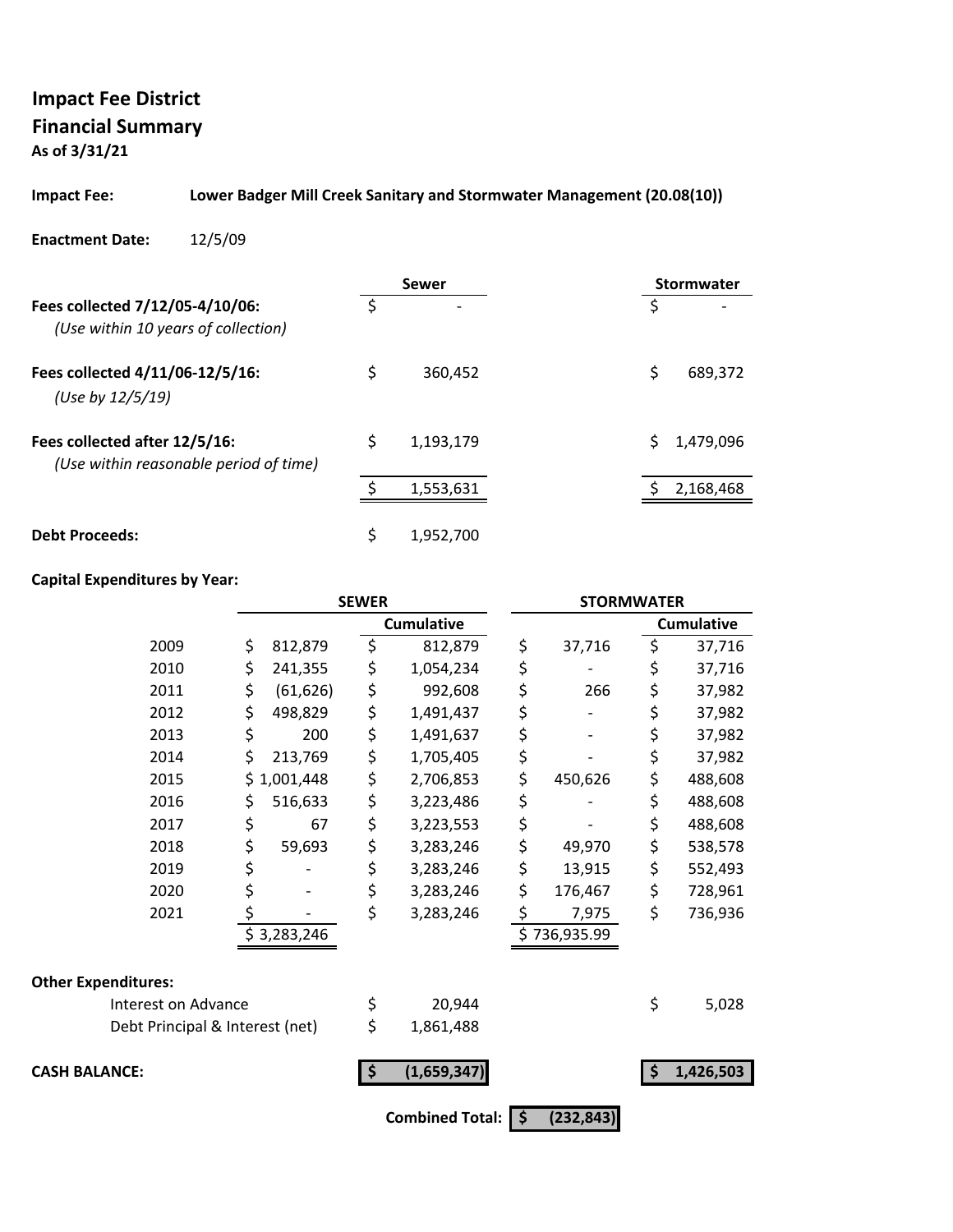**As of 3/31/21**

| <b>Impact Fee:</b>                                  | Jeffy Trail Sanitary Sewer (20.08(11)) |    |        |
|-----------------------------------------------------|----------------------------------------|----|--------|
| <b>Enactment Date:</b>                              | 3/28/13                                |    |        |
| Fees collected Before 4/10/06:                      | (Use within 10 years of collection)    |    | N/A    |
| Fees collected 4/11/06-3/28/20:<br>(Use by 3/28/23) |                                        | \$ | 92.937 |
| Fees collected after 3/28/20:                       | (Use within reasonable period of time) | \$ |        |
|                                                     |                                        | ¢  | 92,937 |
|                                                     |                                        |    |        |

|                        |              | <b>Cumulative</b> |
|------------------------|--------------|-------------------|
| 2013                   | \$<br>83,135 | \$<br>83,135      |
| 2014                   | \$           | \$<br>83,135      |
| 2015                   | \$           | \$<br>83,135      |
| 2016                   |              | \$<br>83,135      |
|                        | 83,135       |                   |
|                        |              |                   |
| <b>Other Revenues:</b> |              |                   |
| Interest Income        |              | \$<br>575         |

| <b>CASH BALANCE:</b> |  | 10.376 |
|----------------------|--|--------|
|----------------------|--|--------|

|--|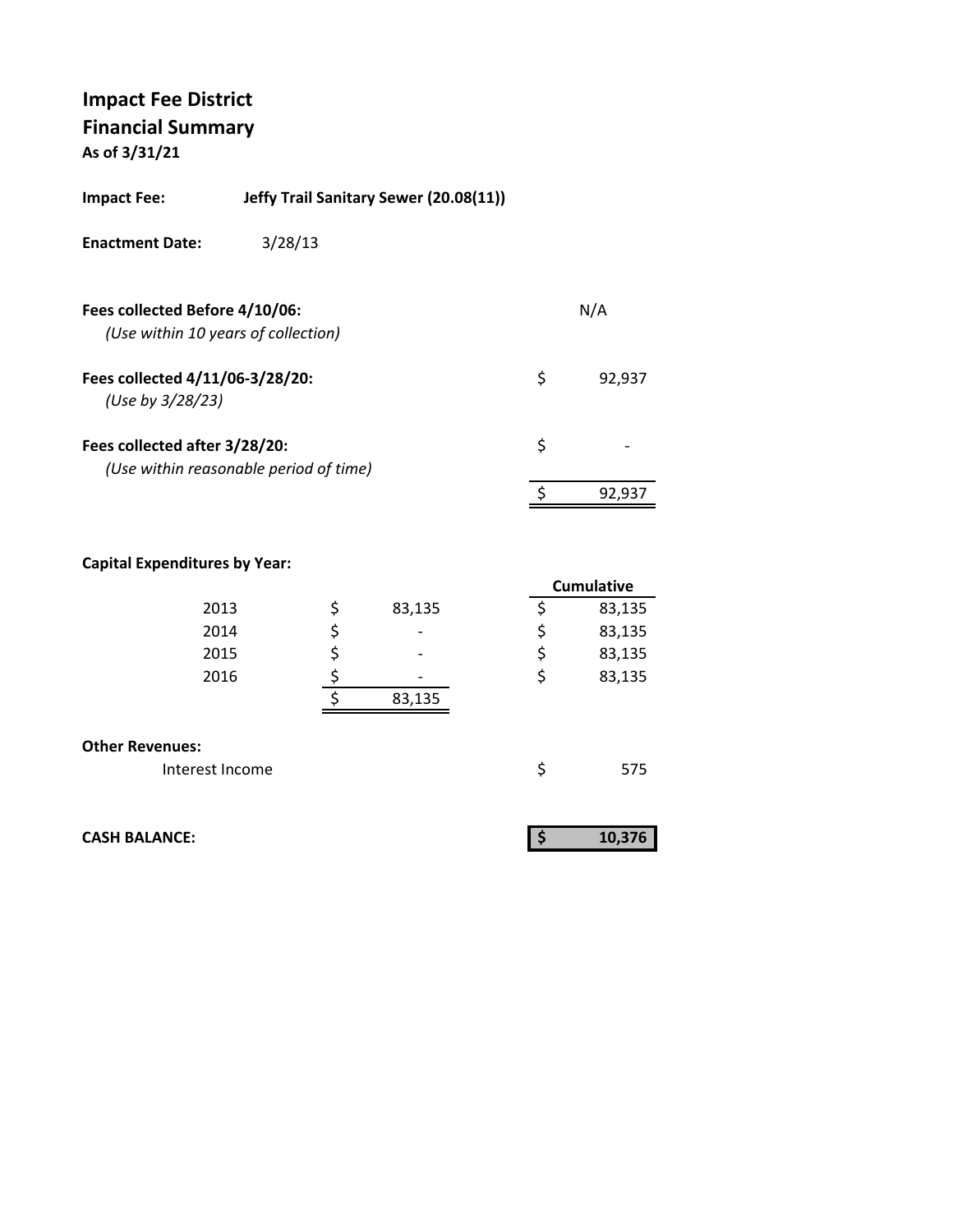**As of 3/31/21**

| <b>Impact Fee:</b>                                                      |        |                                                         |         |                          | West Elderberry Neighborhood Sanitary Sewer Improvement (20.08(1)) |  |
|-------------------------------------------------------------------------|--------|---------------------------------------------------------|---------|--------------------------|--------------------------------------------------------------------|--|
| <b>Enactment Date:</b>                                                  | 8/3/18 |                                                         |         |                          |                                                                    |  |
|                                                                         |        |                                                         |         |                          |                                                                    |  |
| Fees collected Before 4/10/06:<br>(Use within 10 years of collection)   |        |                                                         |         |                          | N/A                                                                |  |
| Fees collected 4/11/06-3/28/20:<br>(Use by 3/28/23)                     |        |                                                         |         | \$                       |                                                                    |  |
| Fees collected after 3/28/20:<br>(Use within reasonable period of time) |        |                                                         |         | \$                       | 56,331                                                             |  |
|                                                                         |        |                                                         |         | $\frac{1}{2}$            | 56,331                                                             |  |
| <b>Capital Expenditures by Year:</b>                                    |        |                                                         |         |                          | <b>Cumulative</b>                                                  |  |
| 2018                                                                    |        |                                                         | 9,976   | \$                       | 9,976                                                              |  |
| 2019                                                                    |        |                                                         | 615,911 | \$                       | 625,887.61                                                         |  |
| 2020                                                                    |        |                                                         | 11,679  | \$                       | 637,567                                                            |  |
| 2021                                                                    |        |                                                         |         | \$                       | 637,567                                                            |  |
|                                                                         |        | $\begin{array}{c}\n 5 \\ 5 \\ \hline\n 5\n \end{array}$ | 637,567 |                          |                                                                    |  |
| <b>Other Revenues:</b>                                                  |        |                                                         |         |                          |                                                                    |  |
| Interest Income                                                         |        |                                                         |         | \$                       |                                                                    |  |
| <b>CASH BALANCE:</b>                                                    |        |                                                         |         | $\vert \mathsf{S} \vert$ | (581, 236)                                                         |  |